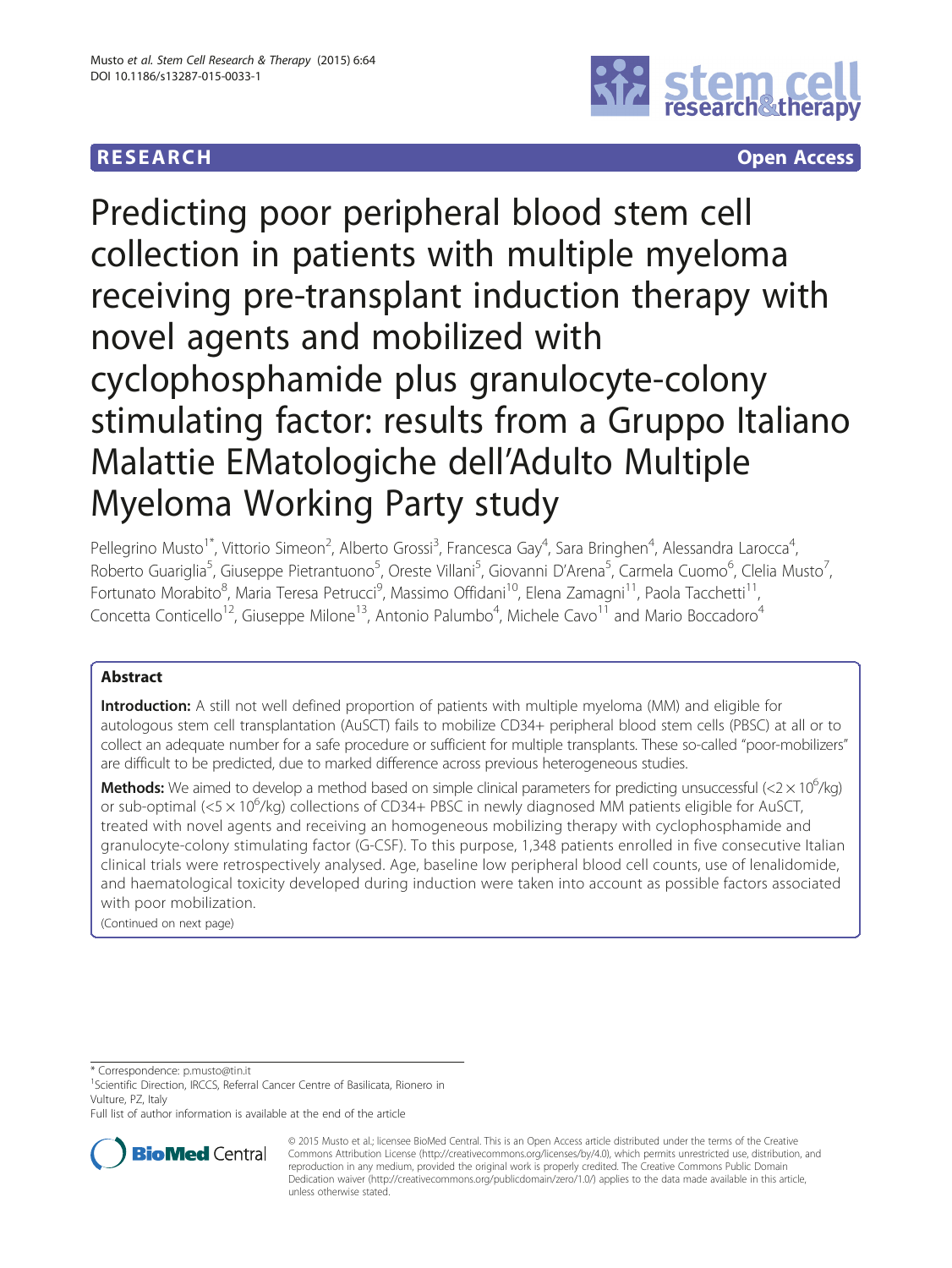#### (Continued from previous page)

Results: Overall, 280 patients (20.8%) showed either sub-optimal (167 patients, 12.4%) or unsuccessful (113 patients, 8.4%) collections. All analysed parameters negatively influenced the procedure, but only age and haematological toxicity during induction maintained their significance at multivariate analysis. Based on ordinal logistic regression model, we constructed a risk heat-map where the four parameters were pooled and weighted according to their relevance as single or combined variables. This model was predictive for different probabilities of failure, suboptimal or optimal outcomes.

**Conclusions:** We found that about one fifth of newly diagnosed MM fails to collect an adequate number of PBSC. Our model, based on a large group of patients treated frontline with novel agents and receiving the most popular mobilizing approach currently employed in Europe, is applicable in individual subjects and may contribute to the early identification of "poor mobilizer" phenotypes.

### Introduction

Multiple myeloma (MM) is a neoplastic plasma cells disorder accounting for approximately 13% of all hematologic malignancies [[1](#page-5-0)]. In Europe, melphalan-prednisone (MP) plus thalidomide (MPT) or bortezomib (MPV) represent the initial standards of care for elderly MM patients [[2](#page-5-0),[3\]](#page-5-0), while induction therapy including novel agents followed by autologous stem cell transplantation (AuSCT) is the gold standard for frontline treatment of younger, transplant-eligible subjects [[3,4](#page-5-0)]. Notwithstanding, a variable proportion of these last patients fails to mobilize CD34+ peripheral blood stem cells (PBSC) at all, or to collect an adequate number of these cells for a safe AuSCT or sufficient for additional transplants [[5-7](#page-5-0)]. The percentage of these 'poor mobilizers', however, differs across studies, depending on definitions, parameters utilized to evaluate collections, age, disease type, phase and characteristics, treatments applied, objectives to reach, and practices for mobilization and apheresis [[8,9](#page-5-0)]. Due to such heterogeneity, data are difficult to analyze and to compare.

This study aimed to evaluate the rate of unsatisfactory CD34+ PBSC collections and to investigate the possible role of some easily available clinical parameters in predicting this phenomenon in MM patients eligible for AuSCT, treated at diagnosis with novel agents and homogeneously mobilized with cyclophosphamide and granulocyte-colony stimulating factor (G-CSF), which is the principal approach currently employed in Europe.

#### Methods

Overall, 1,348 newly diagnosed patients with MM enrolled in five consecutive clinical trials conducted by GIMEMA/Multiple Myeloma Italian Network were retrospectively evaluated [[10](#page-5-0)[-14\]](#page-6-0). According to the different study protocols, induction regimens consisted of: 1) thalidomide + dexamethasone (TD: 316 patients; clinical trial number NTC01341262 – clinicaltrials.gov, registered 11 January 2004); 2) bortezomib, thalidomide and dexamethasone (VTD: 258 patients; clinical trial number NCT01134484 – clinicaltrials.gov, registered 28 May 2010); 3) lenalidomide and dexamethasone (RD, 396 patients; clinical trial numbr NCT00551928 – clinicaltrials. gov, registered 30 October 2007); 4) pegylated liposomal doxorubicin, bortezomib, and dexamethasone (PAD, 86 patients; clinical trial Eudract number 2005-004714-32 – AIFA, registered 30 September 2005); 5) a further group of 292 patients receiving a modified VAD induction regimen (doxorubicin, vincristine and dexamethasone), not including novel agents (clinical trial number AOGIBAT-III-2004-002, registered 07 May 2004) was also evaluated. In all these patients the impact on CD34+ PBSC collection of: 1) age (>60 years), 2) initial use of lenalidomide (up to four cycles), 3) cytopenia at diagnosis (Hb <10 g/dl, neutrophil count <1  $\times$  10<sup>9</sup>/L, platelet count <100  $\times$  10<sup>9</sup>/L: at least one), and 4) grade 3 to 4 hematological toxicity during induction therapy (CTCAE v4) was analyzed. All these parameters are generally believed potentially able to negatively affect releasing of PBSC and to impair their collection in MM [\[15](#page-6-0)-[18](#page-6-0)]. Initially, we also considered extensive radiotherapy to marrow bearing tissue, which was, however, excluded in the final analysis, as the number of patients who underwent such a treatment was very small and almost entirely comprised within the group developing cytopenia during induction.

In all cases, the mobilizing regimen was cyclophosphamide (3 to 4 g/sqm) + G-CSF (10 mcg/kg), given in two daily divided doses, without the addition of the mobilizing agent plerixafor, a drug still not available at the time of the evaluated trials. The morning dose of G-CSF was omitted on the harvest day. An absolute CD34+ PBSC number >20/μl was the threshold to start apheresis. Due to the retrospective nature of the study, which included patients enrolled over a prolonged period of time, apheresis machines, characteristics and methods of collection were progressively adjusted, according to available standards. In most patients, however, the amount of blood processed was twice the calculated total blood volume, by using Cobe Spectra or Fresenius AS series machines,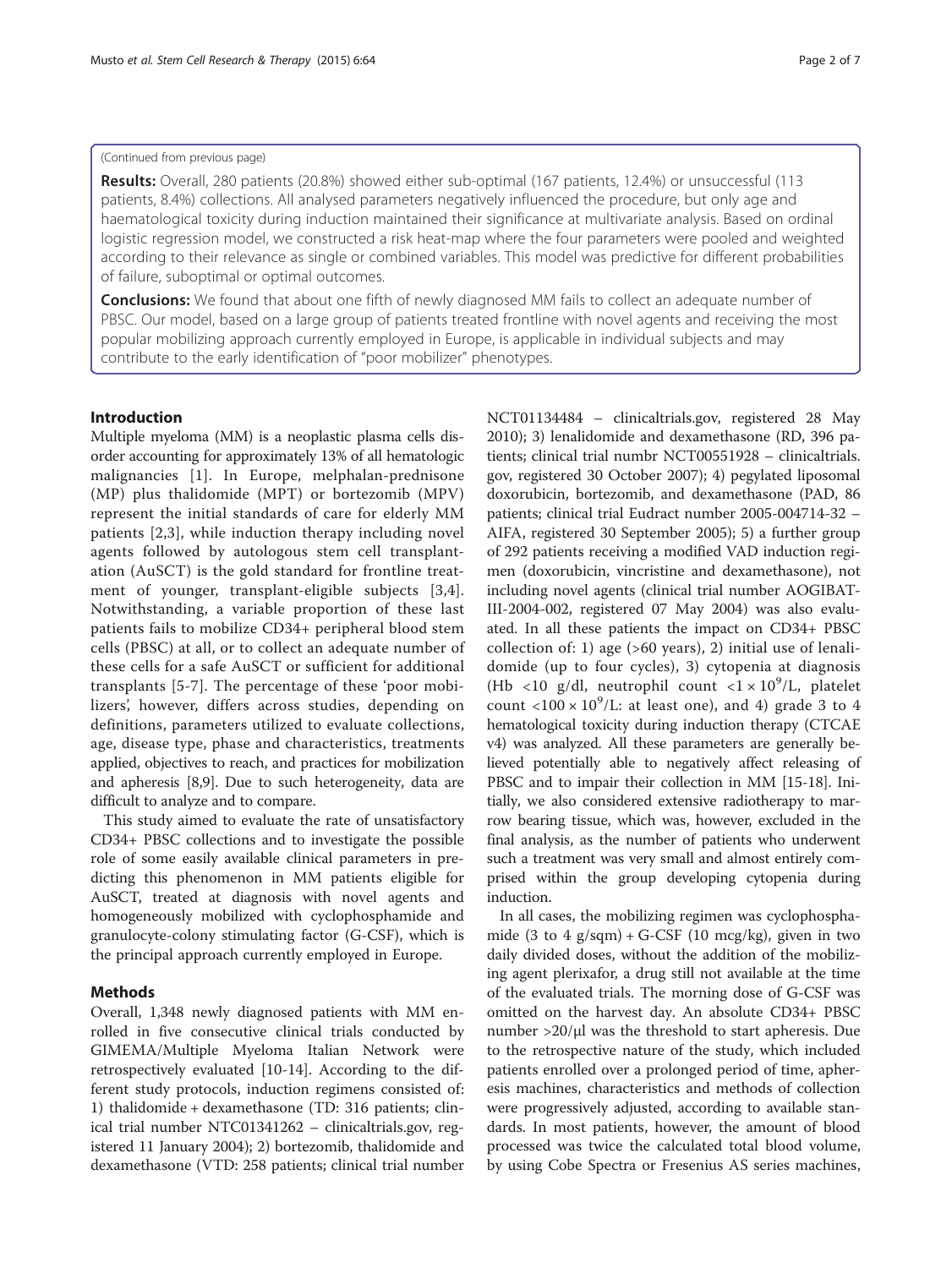and the target for CD34+ PBSC harvest was at least  $5 \times 10^6$ /kg. CD34+ PBSC total amounts after a single mobilization procedure <2  $\times$  10<sup>6</sup>/kg (the minimum target cell dose usually required to proceed to AuSCT) and >2/<5  $\times$  10<sup>6</sup>/kg (a cell dose ensuring a safe and rapid marrow recovery, as well as the possibility to perform at least two AuSCT) were considered 'failures' or 'sub-optimal' results, respectively. Data were collected from two databases (Turin and Bologna). No formal ethical approval and/or consent form were needed for this study, according to current Italian law, as it was a retrospective, observational study, which was, however, performed according to Helsinki Declaration principles for experimental research on humans.

All risk factors were analyzed by univariate and multivariate logistic regression, taking into consideration two models having as outcome the risk to have a 'failure' or that of a 'sub-optimal' collection. The results were internally validated using the bootstrap method. In addition, receiver operating characteristic (ROC) curves were constructed to assess model discriminatory power for the predictive probability. The proportional odds assumption was evaluated by the Brant test. Finally, predicted probabilities of outcomes, based on the ordinal logistic regression model (optimal versus suboptimal versus failure), were used to generate a patient-based risk heat-map where the four parameters were pooled and weighted according to their relevance as single or combined variables. Statistical analysis was performed using the STATA analysis program, version 11.0 (Stata Corp., College Station, TX, USA).

## Results

The distribution of analyzed parameters in the whole population is reported in Table 1. Among the 1,348 patients evaluated, 402 (29.8%) had no 'negative' parameters, while 946 (70.2%) showed at least one of them; in particular, 630 patients (46.7%) had only one parameter, while 319 patients showed a combination of two (252, 18.7%), three (54, 4.0%) or four (10, 0.7%) parameters, respectively. Overall, 560 patients (41.5%) were more than 60 years old, 332 patients (24.6%) had baseline cytopenia, 356 patients (26.4%) were treated with lenalidomide and 88 patients (6.5%) developed grade 3 or 4 hematological toxicity under induction therapy.

After a single mobilizing procedure (median of leukapheresis: 2; range: 0 to 4), 280 patients (20.8%) collected an insufficient number of CD34+ PBSC, including 167 patients (12.4%) with unsuccessful and 113 patients (8.4%) with sub-optimal collections, respectively (Table 2). An ordinal logistic regression model showed that each single parameter negatively influenced collections at univariate analysis (Table [3](#page-3-0)); at multivariate analysis, however, only hematological toxicity developed during induction and

| Table 1 Distribution of the analyzed parameters in the |  |  |
|--------------------------------------------------------|--|--|
| whole population                                       |  |  |

| <b>Parameters</b>             | Total number (%) |  |  |
|-------------------------------|------------------|--|--|
| Age                           |                  |  |  |
| <60 years                     | 788 (58.46%)     |  |  |
| $\geq$ 60 years               | 560 (41.54%)     |  |  |
| Lenalidomide use              |                  |  |  |
| No                            | 992 (73.59%)     |  |  |
| Yes                           | 356 (26.41%)     |  |  |
| <b>Hematological toxicity</b> |                  |  |  |
| No                            | 1260 (93.47%)    |  |  |
| Yes                           | 88 (6.53%)       |  |  |
| Baseline cytopenia            |                  |  |  |
| No                            | 1016 (75.37%)    |  |  |
| Yes                           | 332 (24.63%)     |  |  |
| Number of parameters          |                  |  |  |
| $\Omega$                      | 402 (29.82%)     |  |  |
| 1                             | 630 (46.74%)     |  |  |
| $\mathfrak{D}$                | 252 (18.69%)     |  |  |
| 3                             | 54 (4.01%)       |  |  |
| 4                             | 10 (0.74%)       |  |  |

Distribution of the four analyzed parameters potentially affecting PBSC collection in 1,348 newly diagnosed myeloma patients. Lenalidomide use: up to four cycles; baseline cytopenia: Hb <10 g/dl, neutrophil count <1  $\times$  10 $^9$ /L platelet count <100  $\times$  10<sup>9</sup>/L: at least one at diagnosis; hematological toxicity: grade 3 or 4 during induction therapy (CTCAE v4). PBSC, peripheral blood stem cells.

## Table 2 Distribution of failure, suboptimal and optimal collections in the whole population

| <b>Parameters</b>             | <b>Failure</b> | Sub-Optimal | Optimal      |
|-------------------------------|----------------|-------------|--------------|
|                               | Number (%)     | Number (%)  | Number (%)   |
| Whole population              |                |             |              |
| Outcome                       | 167 (12.39)    | 113 (8.38)  | 1068 (79.23) |
| Age                           |                |             |              |
| <60 years                     | 80 (10.15)     | 57 (7.23)   | 651 (82.61)  |
| $\geq$ 60 years               | 87 (15.54)     | 56 (10.00)  | 417 (74.46)  |
| Lenalidomide use              |                |             |              |
| <b>No</b>                     | 113 (11.39)    | 78 (7.86)   | 801 (80.75)  |
| Yes                           | 54 (15.17)     | 35 (9.83)   | 267 (75.00)  |
| <b>Hematological toxicity</b> |                |             |              |
| No                            | 132 (10.48)    | 106 (8.41)  | 1022 (81.11) |
| Yes                           | 35 (39.77)     | 7(7.95)     | 46 (52.27)   |
| Baseline cytopenia            |                |             |              |
| No                            | 117 (11.52)    | 80 (7.87)   | 819 (80.61)  |
| Yes                           | 50 (15.06)     | 33 (9.94)   | 249 (75.00)  |

Absolute numbers and percentages of failures, suboptimal and optimal collections, according to the presence of different risk factors in 1,348 newly diagnosed myeloma patients. Failure: CD34+ PBSC <2 × 10<sup>6</sup>/kg; Suboptimal: CD34+ PBSC >2 and <5  $\times$  10<sup>6</sup>/kg; Optimal: CD34+ PBSC >5  $\times$  10<sup>6</sup>/kg. PBSC, peripheral blood stem cells.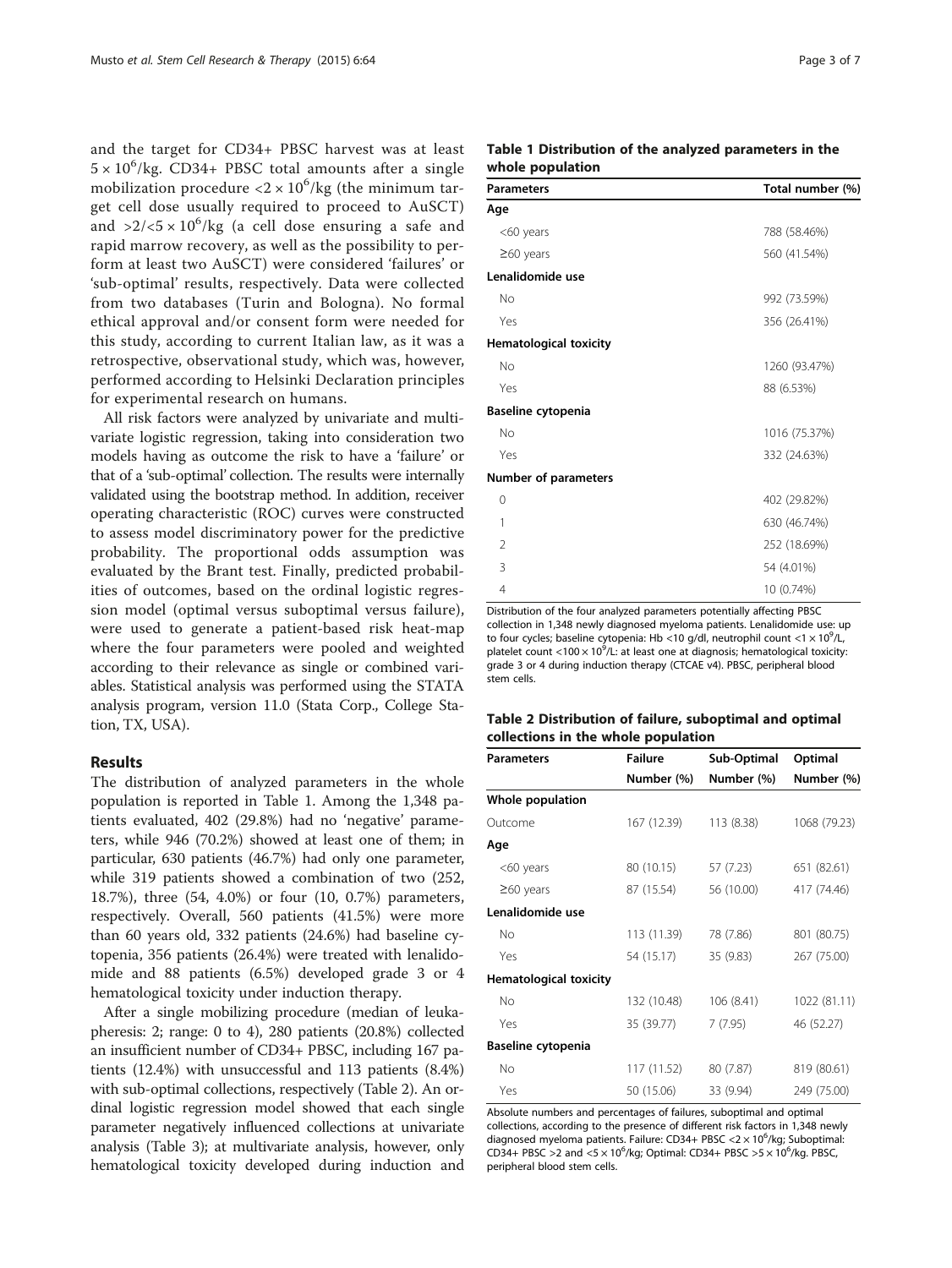| <b>Parameters</b>      | Univariate analysis |              |        |           | Multivariate analysis |        |
|------------------------|---------------------|--------------|--------|-----------|-----------------------|--------|
|                        | <b>OR</b>           | 95% CI       | P      | <b>OR</b> | 95% CI                | D      |
| Age                    | 1.63                | 1.25 to 2.12 | 0.0001 | 1.62      | 1.24 to 2.13          | 0.0001 |
| Lenalidomide use       | 1.4                 | 1.05 to 1.85 | 0.021  |           | $.89$ to $1.63$       | 0.217  |
| Hematological toxicity | 4.51                | 2.92 to 6.97 | 0.0001 | 3.9       | 2.48 to 6.14          | 0.0001 |
| Baseline cytopenia     | .38                 | 1.03 to 1.85 | 0.029  | 1.33      | $.98$ to $1.8$        | 0.062  |

<span id="page-3-0"></span>Table 3 Ordinal logistic regression model

Univariate and multivariate analysis of risk factors analyzed. Statistical significance was defined as P <0.05. CI, confidence interval; OR odds ratio.

age ≥60 years maintained a statistically significant negative effect on mobilization (Table 3). Data regarding the effect of other induction regimens on PBSC collection indicated that the use of agents such as bortezomib, thalidomide and doxorubicin did not negatively influence PBSC collections (data not shown). Figure [1](#page-4-0)a illustrates the risk heatmap obtained based on an ordinal logistic regression model. According to the cumulative probability of unsuccessful collections (failures + suboptimal), four different areas were identified, respectively, at low (range 14% to 18%), intermediate-1 (21% to 30%), intermediate-2 (39% to 46%), and high (50% to 63%) risk. In particular, the possibility of a complete failure ranged from 9% for lowestrisk, to 40% for highest-risk patients. Interestingly, the number of parameters also paralleled the risk of unsatisfactory collections in 1,203 patients (89.24% of the entire population) reaching 20/μl (or more) circulating CD34+ PBSC at the time of apheresis (Figure [1b](#page-4-0)). All these findings did not differ significantly when the 294 patients who had not received novel agents were excluded from the analysis (data not shown). Finally, ROC curves, based on the logistic regression model (Additional file [1\)](#page-5-0), depicted an area under the curve (AUC) of 0.63 and 0.62, respectively, in discriminating patients with failure or sub-optimal outcome (Additional file [2\)](#page-5-0).

#### **Discussion**

An insufficient availability of PBSC may be a relevant clinical problem in patients otherwise eligible for AuSCT, a procedure that represents the best therapeutic approach in MM. We quantified this phenomenon, showing that a significant proportion of previously untreated MM patients (at least one out of five) completely fails CD34+ PBSC collection or does not reach an adequate number after a standard mobilizing procedure. Our results also show that older age, baseline cytopenia and severe hematological toxicity during the induction treatment (which likely suggest a more compromised marrow function) may be useful to highlight patients at risk of an impaired release of PBSC in newly diagnosed MM. Of interest, in our series, some patients with hematological toxicities due to induction treatment also showed one or more cytopenias at the time of diagnosis, before any treatment; both of these parameters had

singly a negative impact on harvest at univariate analysis. However, when the results were investigated in multivariable analysis using two different assays (ordinal outcome and logistic regression), only hematopoietic toxicity remained statistically significant, while low baseline peripheral blood cell counts did not. The use of lenalidomide has also been considered a possible risk factor, although patients receiving lenalidomide-based regimens can be mobilized with appropriate strategies [[19\]](#page-6-0). In particular, a short course of lenalidomide did not affect PBSC harvest in patients treated with cyclophosphamide plus G-CSF as mobilizing therapy [\[20\]](#page-6-0). In that study, however, the percentage of inadequate yield  $( $4 \times 10^6$  CD34+ PBSC)$ after a single mobilization was similar to that (21%) observed in our study. Overall, we confirm a possible negative effect of lenalidomide on CD34+ PBSC collection and this should be taken into consideration when planning mobilization in patients with other potential risk factors, such as cytopenia.

Predicting mobilization failure using clinical variables has been demonstrated to be often inaccurate [[8\]](#page-5-0). In this setting, algorithms based on the so-called 'pre-emptive' or 'just in time' evaluation of circulating CD34+ PBSC have been shown to be useful in predicting failure, allowing an immediate and appropriate addition of plerixafor to the original mobilization regimen and resulting in improvement of PBSC collection rates [[21](#page-6-0)-[25](#page-6-0)]. However, even among subjects with an apparently adequate number of circulating CD34+ PBSC at the time of apheresis  $(>20/\mu l)$ , there may be a not negligible percentage of patients (5% to 10% in the literature, about 12% in our series) still achieving poor or sub-optimal results [\[26,27](#page-6-0)]. As a consequence, the rate of harvest failure in MM is usually higher than the rate of mobilization failure. The majority of these discrepancies can probably be ascribed to variability in mobilization, collection efficiency, premature termination of apheresis dictated by clinical problems arising during the procedure, reduced flow from central venous catheter, or poor intra-apheresis mobilization [[28](#page-6-0)]. In any case, our 'composed' risk model was able to identify these patients at risk of a poor harvest, although potentially considered good-mobilizers, thus selecting a further population in which the use of plerixafor could be considered.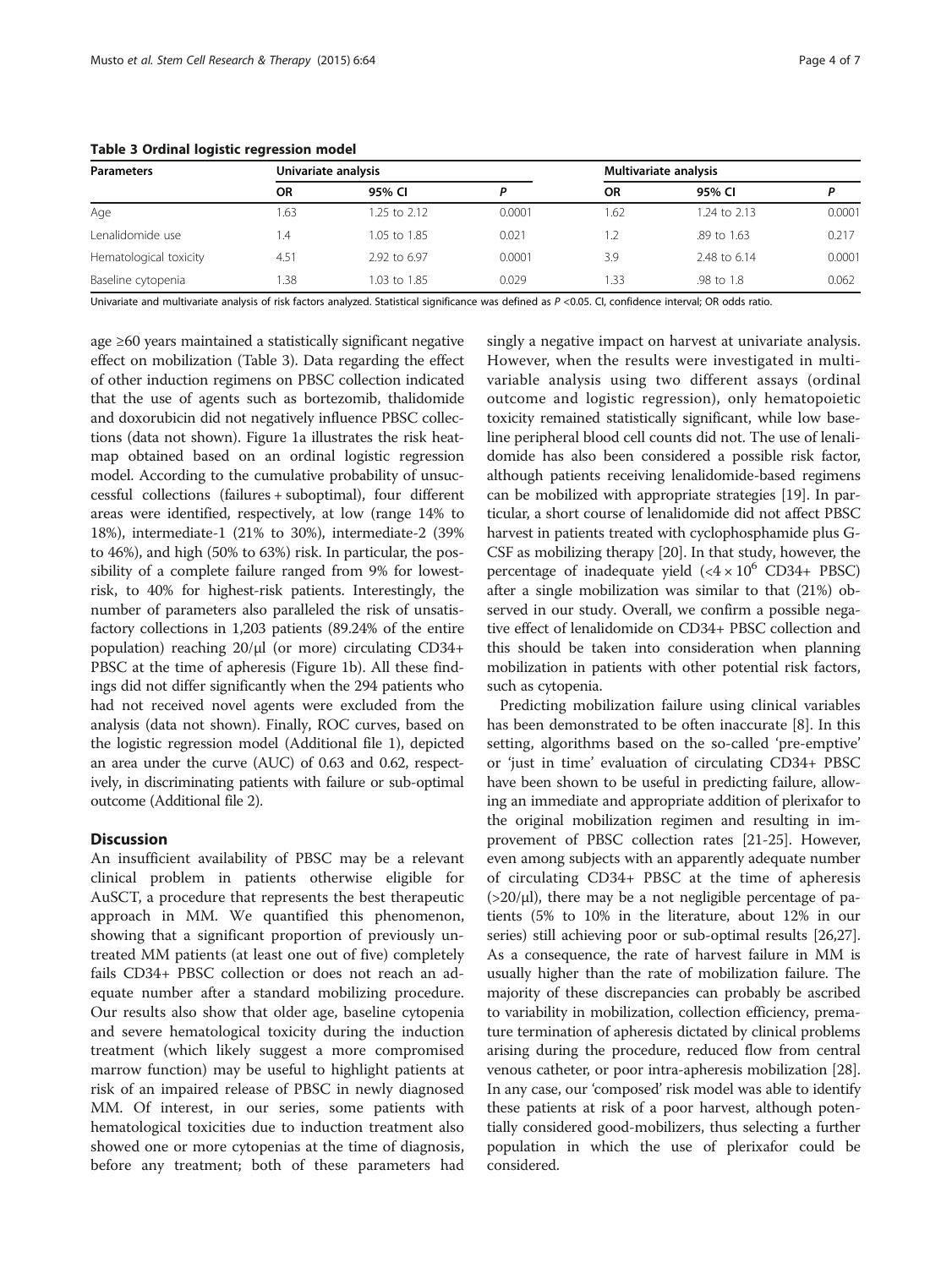<span id="page-4-0"></span>

PBSC, peripheral blood stem cells.

A possible definition of 'predicted/proven poor mobilizers' has been recently proposed by GITMO, which employed an analytic hierarchy process able to analyze quantitative and qualitative aspects of a decision need when a poor information base is available [\[7](#page-5-0)[,29\]](#page-6-0). This proposal, however, based on clinical and laboratory criteria, included lymphomas, as well as patients with advanced/ refractory disease, multiple lines of prior treatments, failure of previous mobilization attempts, extensive radiotherapy and reduced marrow cellularity or large neoplastic involvement at the time of mobilization. Indeed, our study, in which all patients had newly diagnosed MM achieving at least a partial response after induction treatment, represents a completely different scenario.

Based on four simple clinical parameters, our model was, not unexpectedly, not completely predictive (see AUC reported in Additional file [2\)](#page-5-0). Taking into consideration other variables (that is, the pharmacogenetic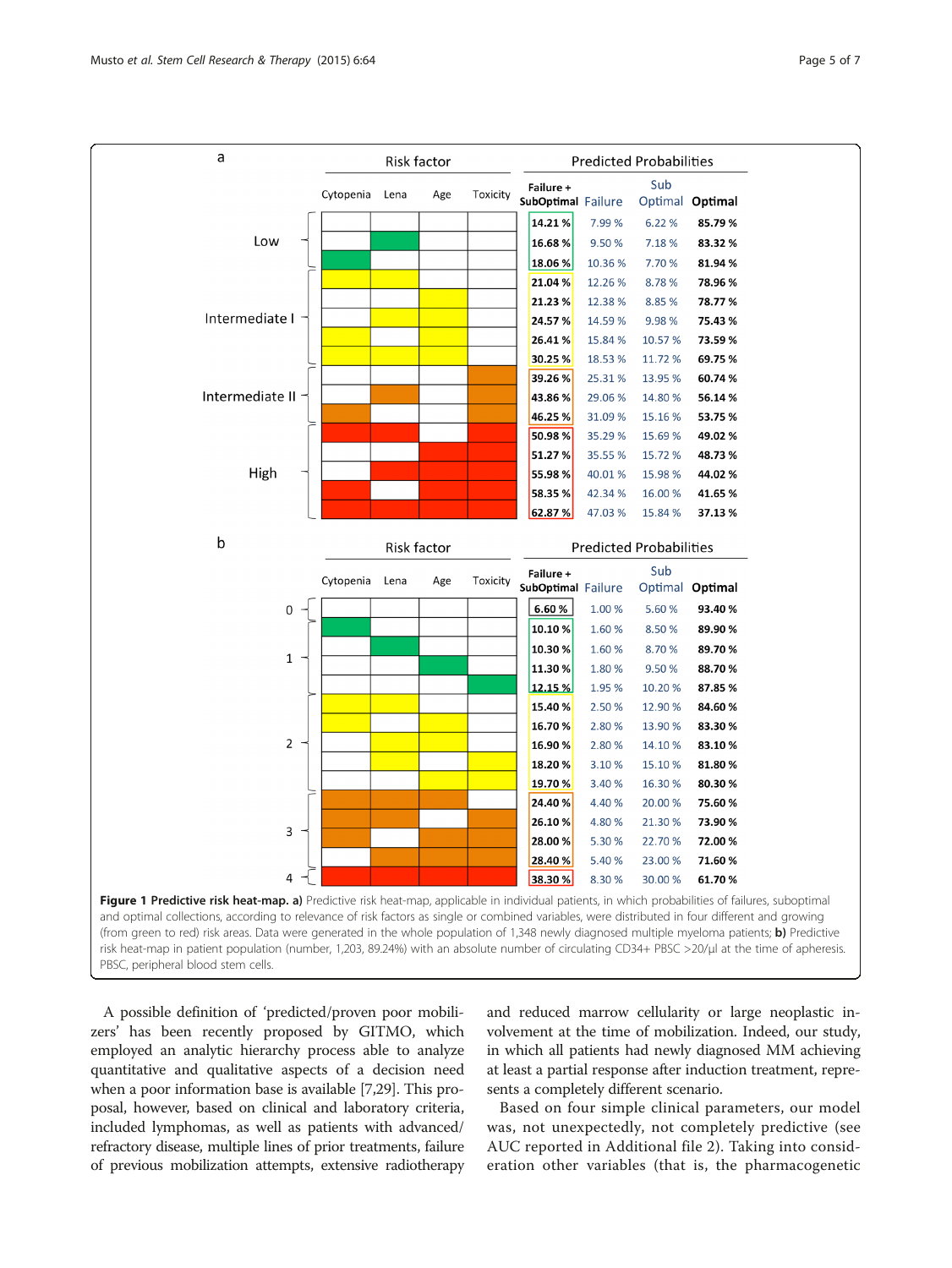<span id="page-5-0"></span>background of mobilizing and induction regimens) could certainly improve its performance, probably at the expense, however, of a wide application in daily practice.

## Conclusions

To conclude, about 20% of newly diagnosed MM fail to collect an adequate number of PBSC. Our simple 'risk card', based on the largest group of patients treated frontline with novel agents and receiving the most popular mobilizing approach currently employed in Europe so far reported in this setting, is applicable in individual patients with MM and may contribute to the early identification of 'poor mobilizer' phenotypes. Although certainly ameliorable, this model increases our awareness in this field, representing a novel possible framework to select patients in whom to plan alternative mobilizing strategies [\[30,31\]](#page-6-0). Therefore, its validation in prospective series is required, possibly even in the setting of potentially more effective chemotherapy-free-mobilizing regimens, which have been recently reported as superior to the cyclophosphamide and G-CSF combination [[27,32\]](#page-6-0).

## Additional files

[Additional file 1:](http://stemcellres.com/content/supplementary/s13287-015-0033-1-s1.pdf) Logistic regression model. Univariate and multivariate analysis of risk factors, taking into consideration two models having as outcome the risk to have a 'failure' or that of a 'sub-optimal' collection. Statistical significance was defined as  $P < 0.05$ .

[Additional file 2:](http://stemcellres.com/content/supplementary/s13287-015-0033-1-s2.pdf) Receiver operating characteristic curves (ROC) of logistic regression model. ROC curves assessing the model discriminatory power for the predictive probability of failure and suboptimal harvests, respectively. (PDF 160 kb)

#### Abbreviations

AUC: area under the curve; AuSCT: autologous stem cell transplantation; G-CSF: granulocyte-colony stimulating factor; GITMO: Gruppo Italiano Trapianto Midollo Osseo; MM: multiple myeloma; MP: melphalan + prednisone; MPT: melphalan-prednisone + thalidomide; MPV: melphalan + prednisone + bortezomib; PAD: pegylated liposomal doxorubicin + bortezomib + dexamethasone; PBSC: peripheral blood stem cells; RD: lenalidomide + dexamethasone; ROC: receiver operating characteristic; TD: thalidomide + dexamethasone; VTD: bortezomib + thalidomide + dexamethasone.

#### Competing interests

PM: Honoraria from Celgene, Janssen, Novartis, Advisory committee for Sanofi and Sandoz; FG: Honoraria from Celgene and Janssen-Cilag, Advisory committee for Celgene and Sanofi; SB: Honoraria from Celgene, Janssen-Cilag and Novartis, Advisory committee for Merck Sharp & Dohme, Consultancy from Onyx; AL: Honoraria from Celgene and Janssen-Cilag; MTP: Honoraria from Celgene, Janssen-Cilag, Sanofi and Bristol-Myers Squibb; MO: Honoraria from Janssen, Celgene, Sanofi, Mundipharma, Amgen, Novartis; AP: Consultancy fees from Amgen, Bristol-Myers Squibb, Genmab A/S, Celgene, Janssen-Cilag, Millennium Pharmaceuticals Inc., Onyx Pharmaceuticals, Honoraria from Amgen, Array BioPharma, Bristol-Myers Squibb, Genmab A/S, Celgene, Janssen-Cilag, Millennium Pharmaceuticals Inc, Onyx Pharmaceuticals, Sanofi Aventis; MC: Honoraria from Janssen, Celgene, Novartis, Onyx, Bristol-Myers Squibb, Sanofi, Consultancy for Janssen, Celgene, Novartis, Sanofi and Millennium Pharmaceuticals; MB: Consultancy and Scientific advisory board from Celgene, Janssen-Cilag, Onyx, and Sanofi. All other authors declare that they have no competing interests.

#### Authors' contributions

PM, AP, MC, AG, and MB designed the study. PM, AP and MB wrote the paper. VS performed statistical analysis. FG, SB, AL, RG, GP, OV, GD, FM, MTP, MO, EZ, PT, CC, GM, CCu and CM enrolled and/or followed the patients, managed local databases and contributed to acquisition, analysis and interpretation of final data. CCu and CM also checked the quality of data of all stem cell collections. All authors read and approved the final manuscript.

#### Acknowledgements

This study was supported by funds from Current Research, Italian Ministry of Health and presented as Oral Communication at the 19th Congress of the European Haematology Association, Milan, 15 June 2014.

#### Author details

<sup>1</sup>Scientific Direction, IRCCS, Referral Cancer Centre of Basilicata, Rionero in Vulture, PZ, Italy. <sup>2</sup> Laboratory of Pre-clinical and Translational Research, IRCCS Referral Cancer Centre of Basilicata, Rionero in Vulture, PZ, Italy. <sup>3</sup> Haematology, Centro Oncologico Fiorentino, Florence, Italy. <sup>4</sup> Myeloma Unit AOU Città della Salute e della Scienza, Turin, Italy. <sup>5</sup>Haematology and Stem Cell Transplantation Unit, IRCCS, Referral Cancer Centre of Basilicata, Rionero in Vulture, PZ, Italy. <sup>6</sup>Transfusional Medicine, IRCCS, Referral Cancer Centre of Basilicata, Rionero in Vulture, PZ, Italy. <sup>7</sup> Transfusional Service, S. Carlo Hospital, Potenza, Italy. <sup>8</sup>Haematology Unit, AO Cosenza, Cosenza, Italy. <sup>9</sup>Haematology Unit, La Sapienza University, Rome, Italy. 10Clinica di Ematologia, AOU Ospedali Riuniti, Ancona, Italy. 11Seràgnoli Institute of Haematology, University School of Medicine, Bologna, Italy. <sup>12</sup>Department of Clinical and Molecular Biomedicine, Section of Haematology, University of Catania, Catania, CT, Italy. <sup>13</sup>Hemopoietic Transplant Program, AOU Policlinico Vittorio Emanuele, Catania, Italy.

#### Received: 4 December 2014 Revised: 23 December 2014 Accepted: 3 March 2015 Published online: 17 April 2015

#### References

- 1. Howlader N, Noone AM, Krapcho M, Neyman N, Aminou R, Waldron W. SEER Cancer Statistics Review, 1975–2010, National Cancer Institute. Bethesda, MD, based on November 2012 SEER data submission, posted to the SEER web site; 2013. [http://seer.cancer.gov/csr/1975\\_2010](http://seer.cancer.gov/csr/1975_2010).
- 2. Palumbo A, Rajkumar SV, San Miguel JF, Larocca A, Niesvizky R, Morgan G, et al. International Myeloma Working Group consensus statement for the management, treatment, and supportive care of patients with myeloma not eligible for standard autologous stem-cell transplantation. J Clin Oncol. 2014;32:587–600.
- 3. Engelhardt M, Terpos E, Kleber M, Gay F, Wäsch R, Morgan G, et al. European Myeloma Network recommendations on the evaluation and treatment of newly diagnosed patients with multiple myeloma. Haematologica. 2014;99:232–42.
- 4. Gertz MA, Dingli D. How we manage autologous stem cell transplantation for patients with multiple myeloma. Blood. 2014;124:882–90.
- 5. Gertz MA. Current status of stem cell mobilization. Br J Haematol. 2010;150:647–62.
- 6. To LB, Levesque JP, Herbert KE. How I treat patients who mobilize hematopoietic stem cells poorly. Blood. 2011;118:4530–40.
- 7. Olivieri A, Marchetti M, Lemoli R, Tarella C, Iacone A, Lanza F, et al. Proposed definition of "poor mobilizer" in lymphoma and multiple myeloma: an analytic hierarchy process by ad hoc working group Gruppo ItalianoTrapianto di Midollo Osseo. Bone Marrow Transplant. 2012;47:342–51.
- 8. Giralt S, Costa L, Schriber J, Dipersio J, Maziarz R, McCarty J, et al. Optimizing autologous stem cell mobilization strategies to improve patient outcomes: consensus guidelines and recommendations. Biol Blood Marrow Transplant. 2014;20:295–308.
- 9. Duong HK, Savani BN, Copelan E, Devine S, Costa LJ, Wingard JR, et al. Peripheral blood progenitor cell mobilization for autologous and allogeneic hematopoietic cell transplantation: guidelines from the American Society for Blood and Marrow Transplantation. Biol Blood Marrow Transplant. 2014;20:295–308.
- 10. Cavo M, Zamagni E, Tosi P, Tacchetti P, Cellini C, Cangini D, et al. Superiority of thalidomide and dexamethasone over vincristinedoxorubicindexamethasone (VAD) as primary therapy in preparation for autologous transplantation for multiple myeloma. Blood. 2005;106:35–9.
- 11. Cavo M, Tacchetti P, Patriarca F, Petrucci MT, Pantani L, Galli M, et al. Bortezomib with thalidomide plus dexamethasone compared with thalidomide plus dexamethasone as induction therapy before, and